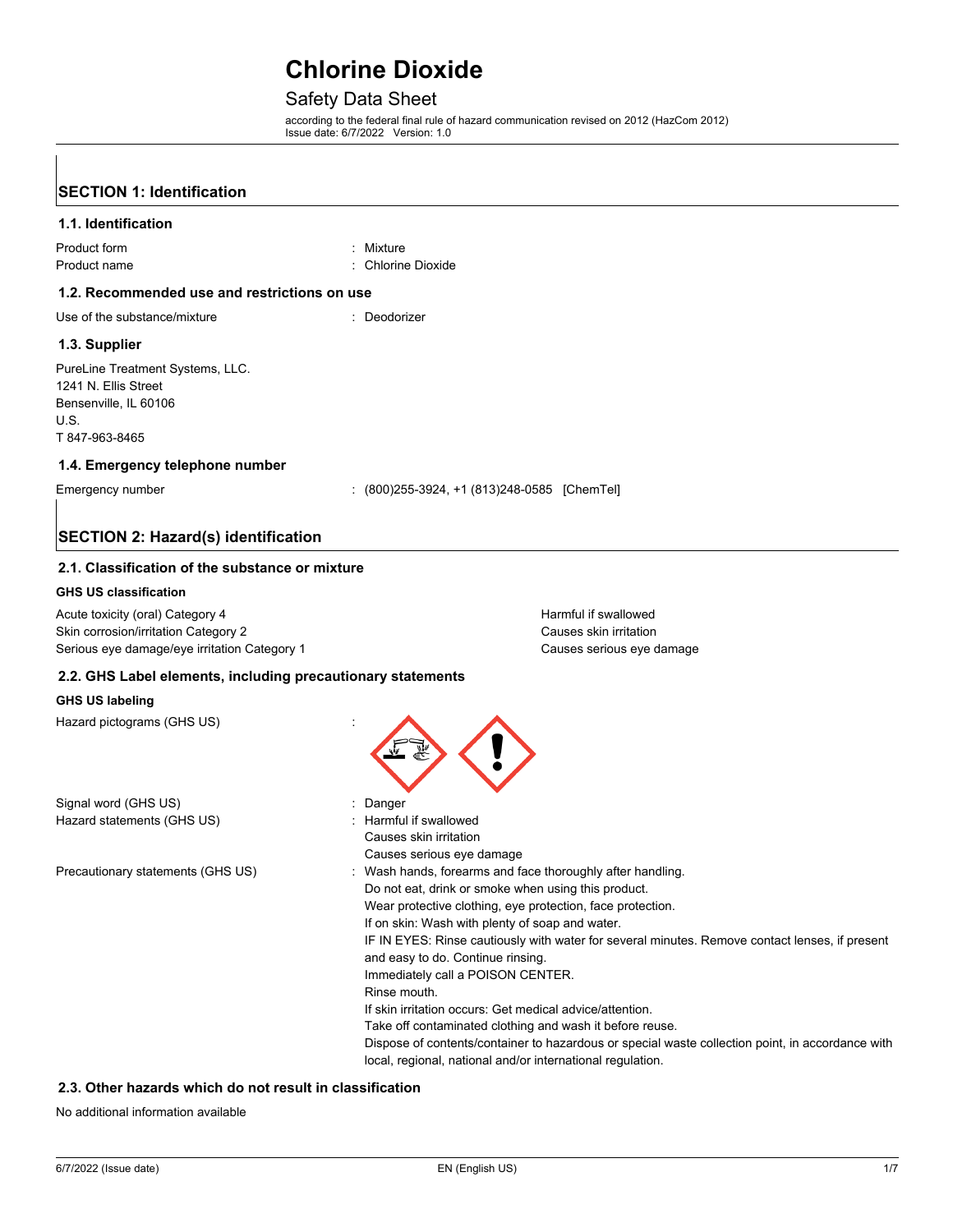#### Safety Data Sheet

according to the federal final rule of hazard communication revised on 2012 (HazCom 2012)

#### **2.4. Unknown acute toxicity (GHS US)**

Not applicable

# **SECTION 3: Composition/Information on ingredients**

#### **3.1. Substances**

#### Not applicable

#### **3.2. Mixtures**

| <b>Name</b>         | ∣ Product identifier | %    |
|---------------------|----------------------|------|
| chlorine dioxide  % | CAS-No.: 10049-04-4  | ່< 5 |

The specific chemical\ component identities and/or the exact component percentages of this material may be withheld as trade secrets.

This information is made available to health professionals, employees, and designated representatives in accordance with the applicable provisions of 29 CFR 1910.1200 (I)(1). Trace ingredients (if any) are present in < 1% concentration, (< 0.1% for potential carcinogens, mutagen, and reproductive toxicant, respiratory tract and skin sensitizers in addition to oral/ inhalation acute toxicant in category 1 and 2). None of the trace ingredients contribute significant additional hazards at the concentrations that may be present in this product. All pertinent hazard information has been provided in this document, per the requirements of the Federal Occupational Safety and Health Administration Standard (29 CFR 1910.1200), U.S. State equivalents.

# **SECTION 4: First-aid measures**

#### **4.1. Description of first aid measures**

| First-aid measures general                                         | : Call a poison center/doctor/physician if you feel unwell.                                                                                                                                                                                          |
|--------------------------------------------------------------------|------------------------------------------------------------------------------------------------------------------------------------------------------------------------------------------------------------------------------------------------------|
| First-aid measures after inhalation                                | : Remove person to fresh air and keep comfortable for breathing. If breathing stops, give artificial<br>respiration. Call 911, if available. Call a POISON CENTER or doctor/physician.                                                               |
| First-aid measures after skin contact                              | : Wash skin with plenty of water. Take off contaminated clothing. Immediately call a poison center<br>or doctor/physician.                                                                                                                           |
| First-aid measures after eye contact                               | : Rinse immediately with plenty of water for 15 minutes. Remove contact lenses, if present and<br>easy to do. Continue rinsing. Immediately call a poison center or doctor/physician.                                                                |
| First-aid measures after ingestion                                 | : Immediately call a poison center or doctor/physician. Give water to drink if victim completely<br>conscious/alert. Never give anything by mouth to an unconscious person. Do NOT induce<br>vomiting unless directed to do so by medical personnel. |
| 4.0. Meet beer cutant acceptance and effects formity and delays di |                                                                                                                                                                                                                                                      |

#### **4.2. Most important symptoms and effects (acute and delayed)**

| Symptoms/effects after skin contact | $:$ Irritation          |
|-------------------------------------|-------------------------|
| Symptoms/effects after eye contact  | Serious damage to eyes. |

#### **4.3. Immediate medical attention and special treatment, if necessary**

Treat symptomatically.

# **SECTION 5: Fire-fighting measures**

| 5.1. Suitable (and unsuitable) extinguishing media |                                                                                                                              |  |
|----------------------------------------------------|------------------------------------------------------------------------------------------------------------------------------|--|
| Suitable extinguishing media                       | . Adapt extinguishing media to the environment for surrounding fires. Water spray. Dry powder.<br>Foam. Carbon dioxide.      |  |
| Unsuitable extinguishing media                     | : None known.                                                                                                                |  |
| 5.2. Specific hazards arising from the chemical    |                                                                                                                              |  |
| Fire hazard                                        | May cause fire or explosion; strong oxidiser. Reacts with : Organic materials. acids. chlorine.<br>with the release of heat. |  |
| Hazardous decomposition products in case of fire   | : Toxic fumes may be released.                                                                                               |  |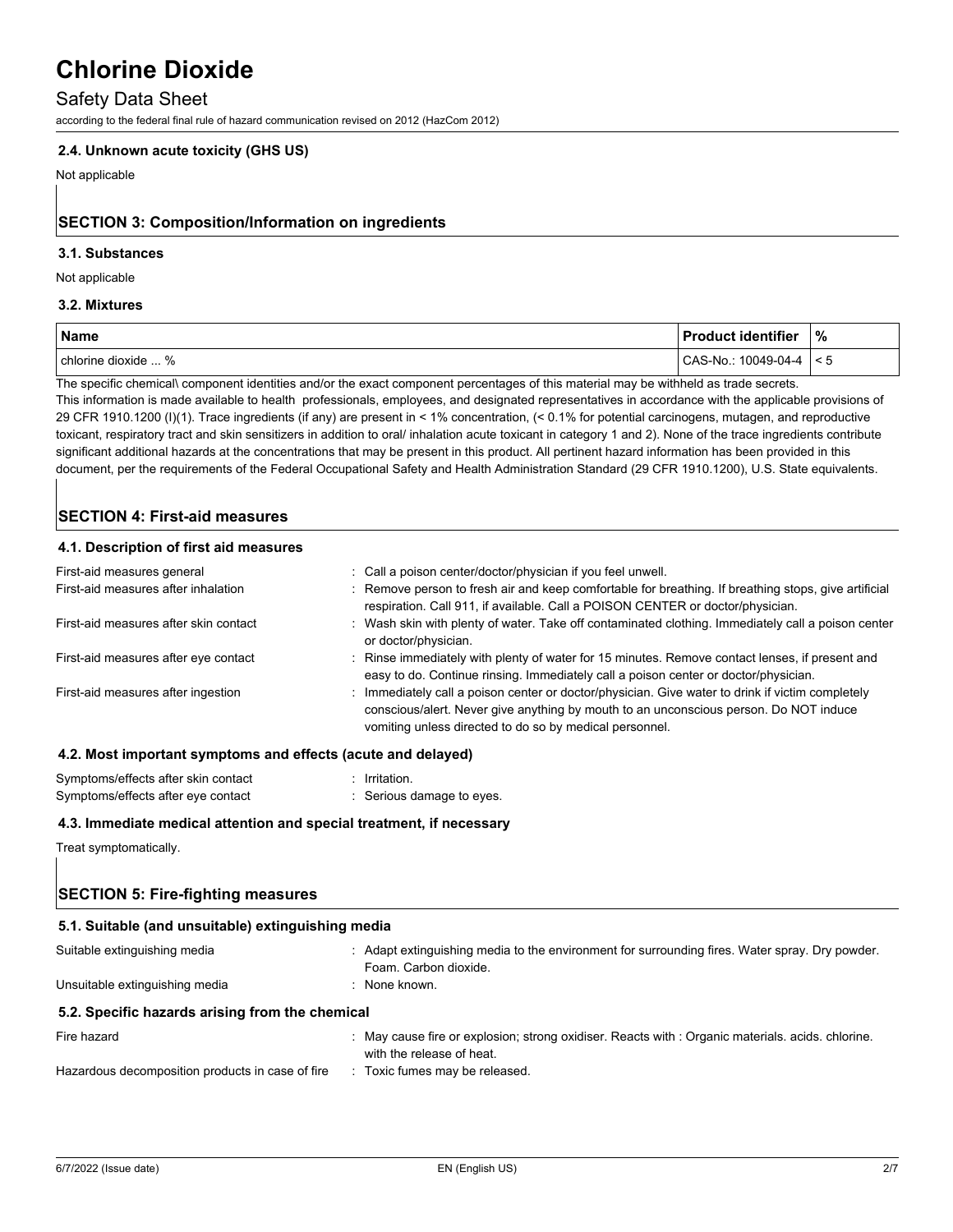### Safety Data Sheet

according to the federal final rule of hazard communication revised on 2012 (HazCom 2012)

#### **5.3. Special protective equipment and precautions for fire-fighters**

Protection during firefighting **interprotection** : Do not attempt to take action without suitable protective equipment. Self-contained breathing apparatus. Complete protective clothing.

# **SECTION 6: Accidental release measures 6.1. Personal precautions, protective equipment and emergency procedures 6.1.1. For non-emergency personnel** Emergency procedures **in the subset of the Contact With School** Senegal Avoid contact with skin and eyes. **6.1.2. For emergency responders** Protective equipment **interprotective equipment** information refer to section 8: "Exposure controls/personal protection". **6.2. Environmental precautions** Avoid release to the environment. **6.3. Methods and material for containment and cleaning up** Methods for cleaning up **into absorbent material.** Take up liquid spill into absorbent material. Other information : Dispose of materials or solid residues at an authorized site.

# **6.4. Reference to other sections**

For further information refer to section 13.

# **SECTION 7: Handling and storage**

#### **7.1. Precautions for safe handling**

| Precautions for safe handling<br>Hygiene measures                 | : Ensure good ventilation of the work station. Avoid contact with skin and eyes. Wear personal<br>protective equipment.<br>: Wash contaminated clothing before reuse. Do not eat, drink or smoke when using this product.<br>Always wash hands after handling the product. |
|-------------------------------------------------------------------|----------------------------------------------------------------------------------------------------------------------------------------------------------------------------------------------------------------------------------------------------------------------------|
| 7.2. Conditions for safe storage, including any incompatibilities |                                                                                                                                                                                                                                                                            |
| Storage conditions<br>Incompatible materials                      | . Store in a well-ventilated place. Keep cool. Keep container closed when not in use.<br>: Oxidizing agent. Strong acids. Combustible materials. Reducing agent.                                                                                                           |

# **SECTION 8: Exposure controls/personal protection**

#### **8.1. Control parameters**

| <b>Chlorine Dioxide</b>                           |                                        |  |
|---------------------------------------------------|----------------------------------------|--|
| No additional information available               |                                        |  |
| chlorine dioxide  % (10049-04-4)                  |                                        |  |
| <b>USA - ACGIH - Occupational Exposure Limits</b> |                                        |  |
| Local name                                        | Chlorine dioxide                       |  |
| ACGIH OEL C [ppm]                                 | $0.1$ ppm                              |  |
| Remark (ACGIH)                                    | TLV® Basis: Resp tract irr; pulm edema |  |
| Regulatory reference                              | ACGIH 2021                             |  |
| <b>USA - OSHA - Occupational Exposure Limits</b>  |                                        |  |
| Local name                                        | Chlorine dioxide                       |  |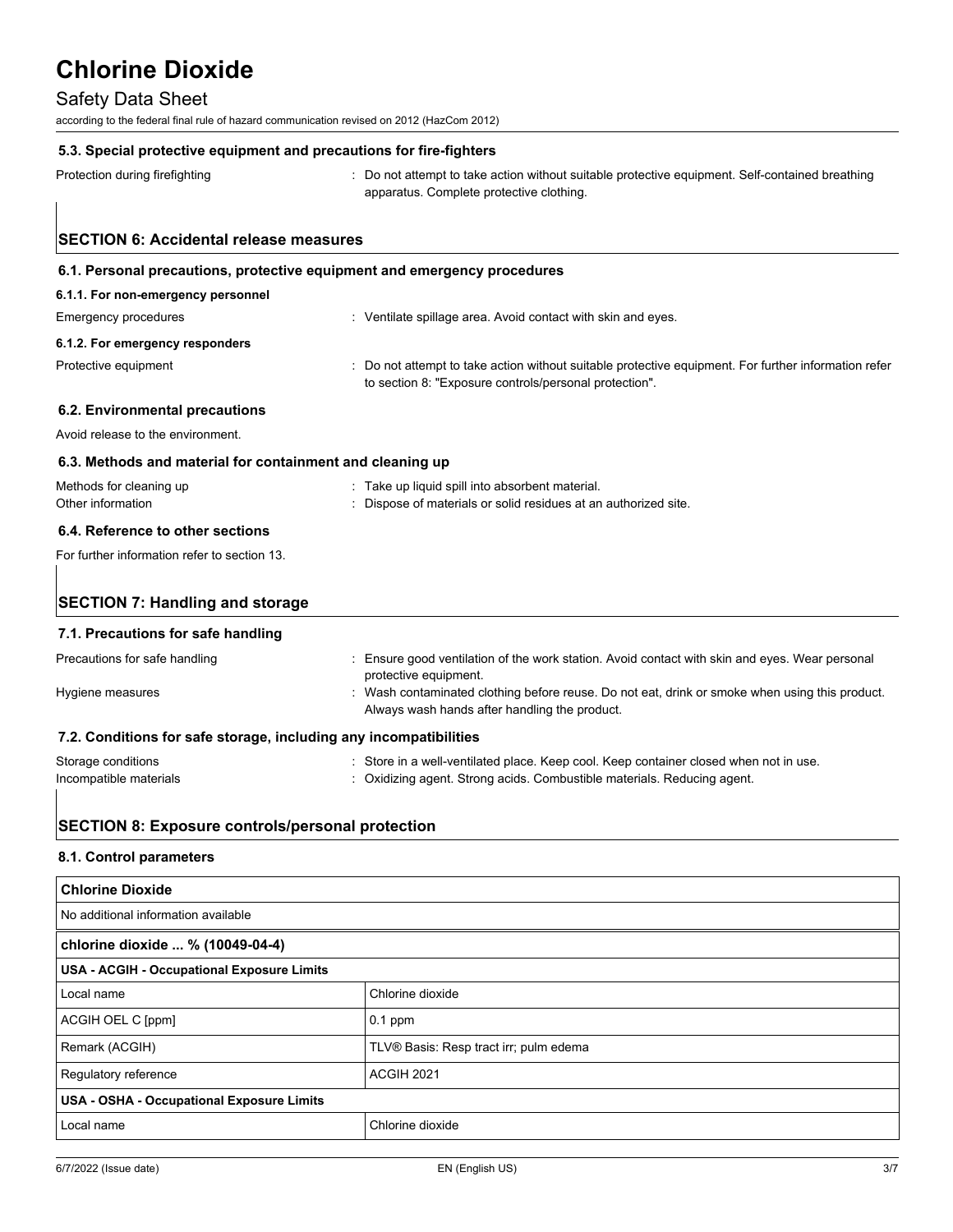# Safety Data Sheet

according to the federal final rule of hazard communication revised on 2012 (HazCom 2012)

| chlorine dioxide  % (10049-04-4) |                                 |  |
|----------------------------------|---------------------------------|--|
| OSHA PEL TWA [1]                 | $\sqrt{0.3}$ mg/m <sup>3</sup>  |  |
| OSHA PEL TWA [2]                 | $0.1$ ppm                       |  |
| Regulatory reference (US-OSHA)   | <b>OSHA Annotated Table Z-1</b> |  |

### **8.2. Appropriate engineering controls**

Appropriate engineering controls **in the controls** : Ensure good ventilation of the work station. Environmental exposure controls **Environmental** exposure controls

## **8.3. Individual protection measures/Personal protective equipment**

| Hand protection:                                                         |
|--------------------------------------------------------------------------|
| Protective gloves                                                        |
| Eye protection:                                                          |
| Safety glasses                                                           |
| Skin and body protection:                                                |
| Wear suitable protective clothing                                        |
| <b>Respiratory protection:</b>                                           |
| In case of insufficient ventilation, wear suitable respiratory equipment |
|                                                                          |

#### **Personal protective equipment symbol(s):**



# **SECTION 9: Physical and chemical properties**

### **9.1. Information on basic physical and chemical properties**

| Physical state                                  | : Liquid                          |
|-------------------------------------------------|-----------------------------------|
| Appearance                                      | : Aqueous solution.               |
| Color                                           | : Pale yellow                     |
| Odor                                            | chlorine-like Ozone               |
| Odor threshold                                  | $: 0.2 - 1$ ppm                   |
| рH                                              | : Not applicable                  |
| Melting point                                   | : Not applicable                  |
| Freezing point                                  | : $-74$ °F                        |
| Boiling point                                   | $:51°$ F                          |
| Flash point                                     | No data available                 |
| Relative evaporation rate (butyl acetate=1)     | Not applicable                    |
| Flammability (solid, gas)                       | Not applicable.                   |
| Vapor pressure                                  | Not applicable                    |
| Relative vapor density at 20 °C                 | No data available                 |
| Relative density                                | 2.4 Relative density, gas (air=1) |
| Solubility                                      | Water: 8 g/l                      |
| Partition coefficient n-octanol/water (Log Pow) | No data available                 |
| Auto-ignition temperature                       | No data available                 |
| Decomposition temperature                       | No data available                 |
| Viscosity, kinematic                            | : No data available               |
| Viscosity, dynamic                              | No data available                 |
|                                                 |                                   |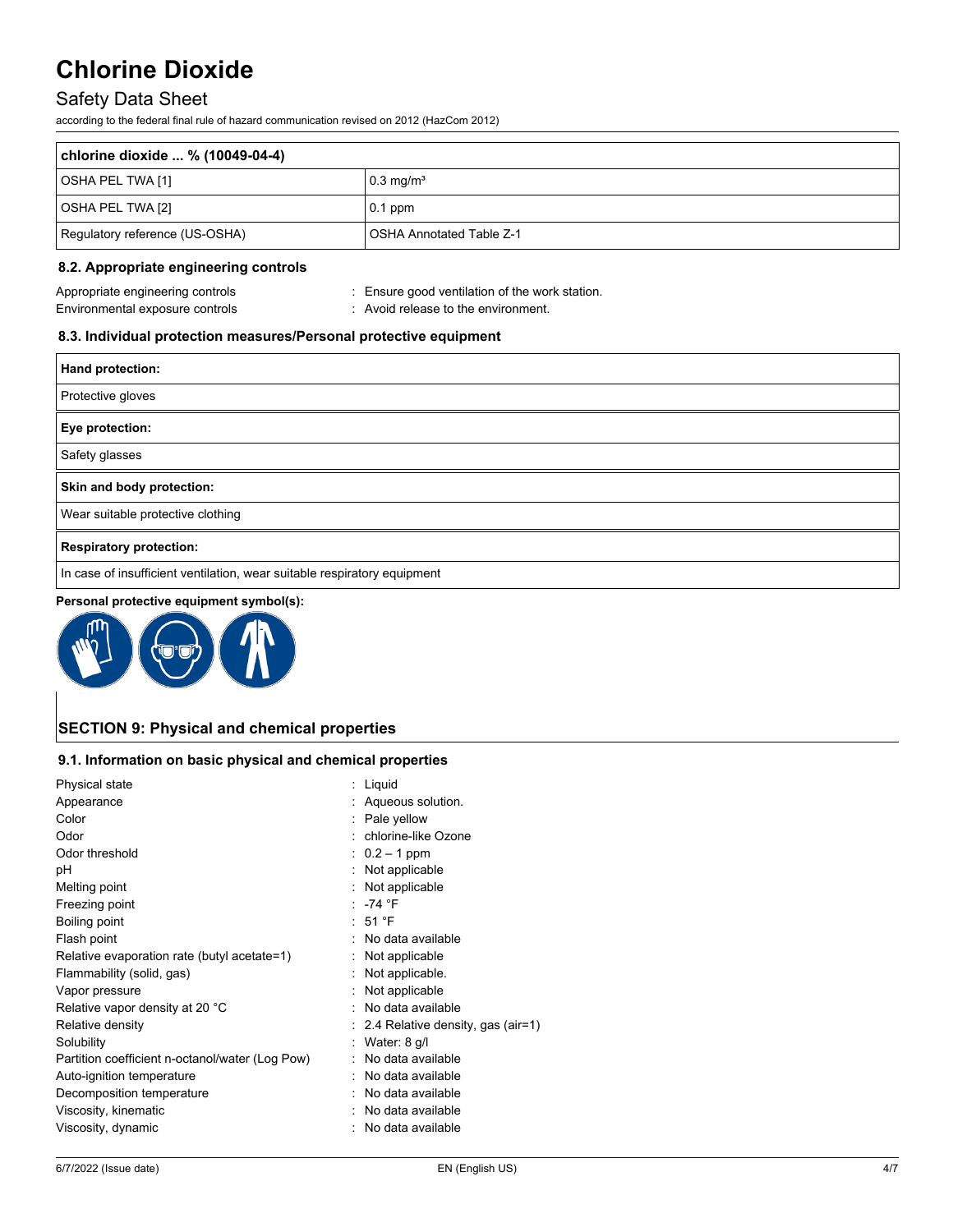### Safety Data Sheet

according to the federal final rule of hazard communication revised on 2012 (HazCom 2012)

| <b>Explosion limits</b> | : No data available |
|-------------------------|---------------------|
| Explosive properties    | No data available   |
| Oxidizing properties    | : No data available |

#### **9.2. Other information**

No additional information available

# **SECTION 10: Stability and reactivity**

#### **10.1. Reactivity**

Highly reactive chemical in contact with incompatible materials . May decompose under the influence of light.

#### **10.2. Chemical stability**

Chemically unstable gases.

#### **10.3. Possibility of hazardous reactions**

Reacts violently with combustible materials: risk of spontaneous ignition. Reacts vigorously with strong oxidizers and acids. Reacts with : Incompatible materials.

#### **10.4. Conditions to avoid**

Protect from sunlight.

#### **10.5. Incompatible materials**

Oxidizing agent. Acids. Strong reducing agents. Combustible materials.

### **10.6. Hazardous decomposition products**

Under normal conditions of storage and use, hazardous decomposition products should not be produced.

# **SECTION 11: Toxicological information**

#### **11.1. Information on toxicological effects**

| Acute toxicity (oral)               | Harmful if swallowed.      |
|-------------------------------------|----------------------------|
| Acute toxicity (dermal)             | Not classified             |
| Acute toxicity (inhalation)         | : Not classified           |
| <b>Chlorine Dioxide</b>             |                            |
| ATE US (oral)                       | 2000 mg/kg body weight     |
| chlorine dioxide  % (10049-04-4)    |                            |
| ATE US (oral)                       | 100 mg/kg body weight      |
| Skin corrosion/irritation           | Causes skin irritation.    |
|                                     | pH: Not applicable         |
| Serious eye damage/irritation       | Causes serious eye damage. |
|                                     | pH: Not applicable         |
| Respiratory or skin sensitization   | Not classified             |
| Germ cell mutagenicity              | : Not classified           |
| Carcinogenicity                     | Not classified             |
| Reproductive toxicity               | Not classified             |
| STOT-single exposure                | Not classified             |
| STOT-repeated exposure              | : Not classified           |
| Aspiration hazard                   | Not classified             |
| Viscosity, kinematic                | No data available          |
| Symptoms/effects after skin contact | : Irritation.              |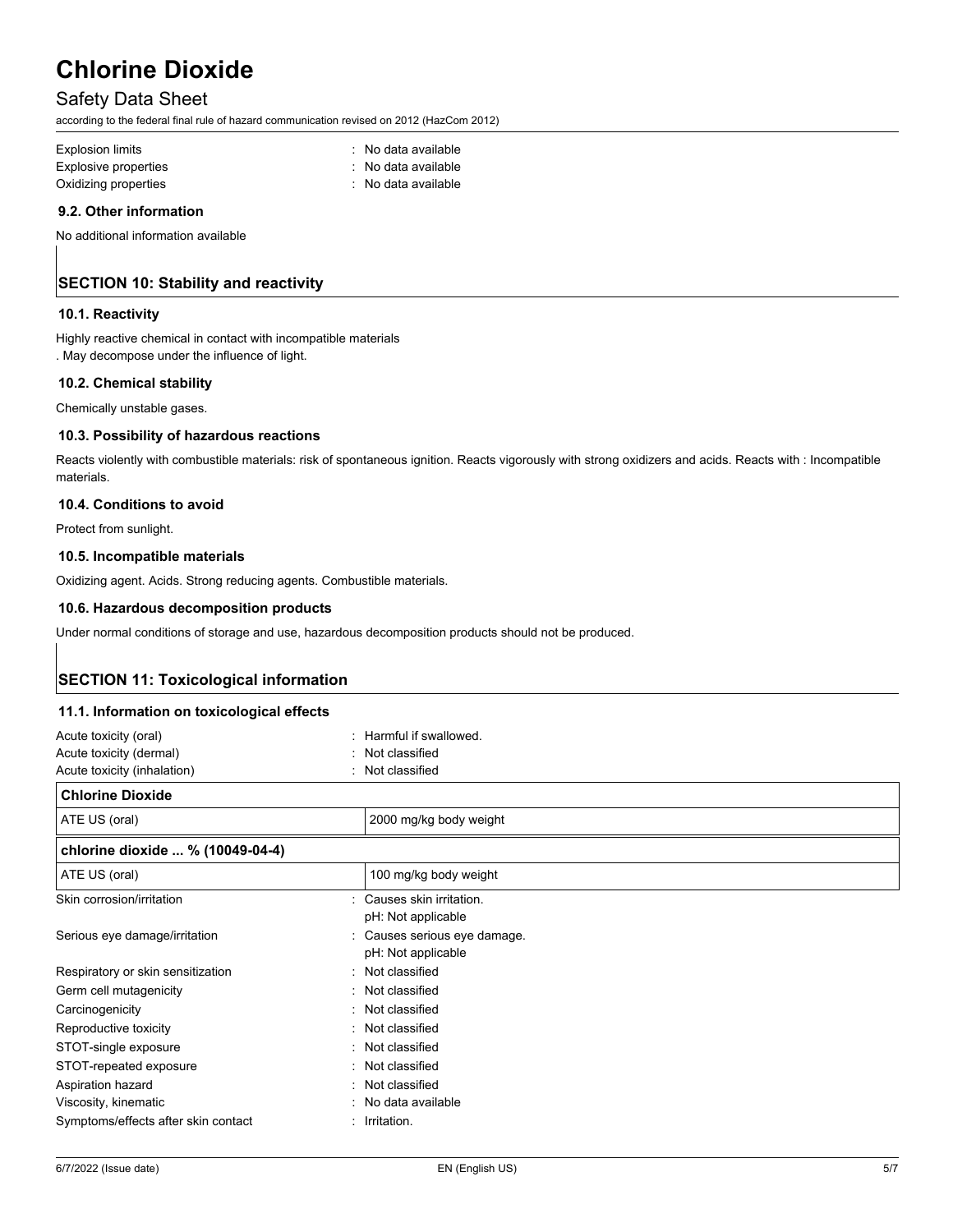# Safety Data Sheet

according to the federal final rule of hazard communication revised on 2012 (HazCom 2012)

| Symptoms/effects after eye contact | : Serious damage to eyes. |
|------------------------------------|---------------------------|
|                                    |                           |

# **SECTION 12: Ecological information**

#### **12.1. Toxicity**

Ecology - general states of the product is not considered harmful to aquatic organisms or to cause long-term adverse effects in the environment.

#### **12.2. Persistence and degradability**

| chlorine dioxide  % (10049-04-4) |                                   |  |
|----------------------------------|-----------------------------------|--|
| Persistence and degradability    | Biodegradability: not applicable. |  |

# **12.3. Bioaccumulative potential**

| chlorine dioxide  % (10049-04-4) |                                                |  |
|----------------------------------|------------------------------------------------|--|
| l Bioaccumulative potential      | Does not contain bioaccumulative component(s). |  |

#### **12.4. Mobility in soil**

| chlorine dioxide  % (10049-04-4) |                                                          |  |
|----------------------------------|----------------------------------------------------------|--|
| Ecology - soil                   | No (test)data on mobility of the component(s) available. |  |

### **12.5. Other adverse effects**

No additional information available

# **SECTION 13: Disposal considerations**

#### **13.1. Disposal methods**

| Waste treatment methods   | Dispose of contents/container in accordance with licensed collector's sorting instructions.    |
|---------------------------|------------------------------------------------------------------------------------------------|
| Additional information    | Do not dispose of with domestic waste. Do not dispose of this product into the environment. Do |
|                           | not dispose of waste into sewer.                                                               |
| Ecology - waste materials | : Contained plant-setting ponds or drains containing organic matter will generally provide an  |
|                           | environment where residual chlorine dioxide will de reduce to harmless compounds quickly.      |

# **SECTION 14: Transport information**

In accordance with DOT / IMDG / IATA

#### **14.1. UN number**

Not regulated for transport

# **14.2. UN proper shipping name**

| Proper Shipping Name (DOT)       | $:$ Not applicable          |
|----------------------------------|-----------------------------|
| Proper Shipping Name (IMDG)      | Not applicable              |
| Proper Shipping Name (IATA)      | : Not applicable            |
| 14.3. Transport hazard class(es) |                             |
| DOT                              |                             |
| Transport hazard class(es) (DOT) | $\therefore$ Not applicable |

# **IMDG**

| Transport hazard class(es) (IMDG) | : Not applicable |
|-----------------------------------|------------------|
|-----------------------------------|------------------|